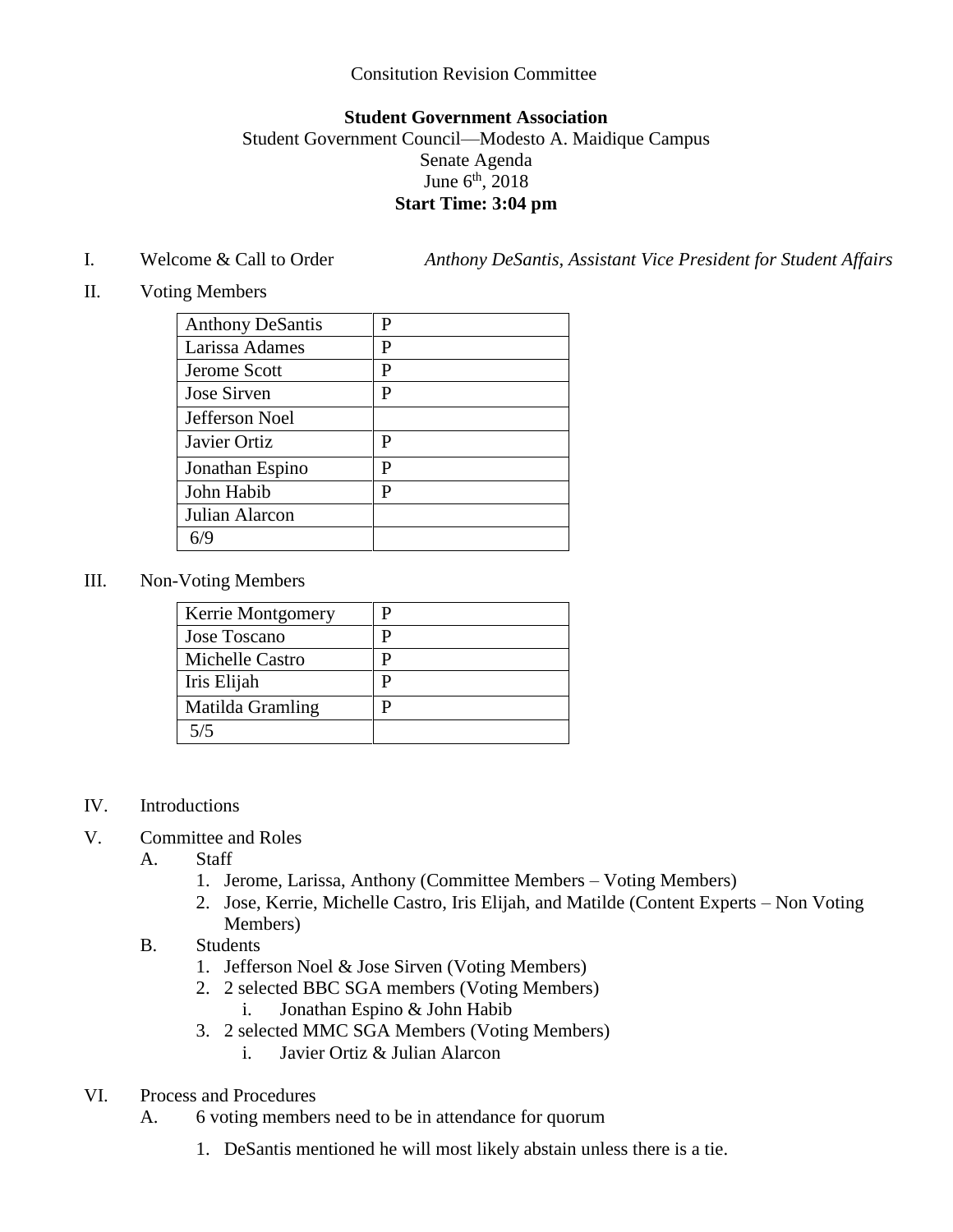- B. Missing two consecutive meetings will result in removal from committee and continue to move forward.
- C. Voting will be by simple majority
- D. Meetings will alternate at both campus. Travel for voting members will be covered.
- E. No Proxies will be allowed
- F. Ground rules will be set in this meeting
- G. Meetings will be made public and within the proper timeframe.
- H. All meeting minutes will be posted online.
- VII. Ground rules for the committee
	- A. Listen to understand
	- B. Be present and cognizant of others
	- C. Come prepared
	- D. Be respectful. Allow others to finish their statement before interrupting.
	- E. Ask clarifying questions
	- F. Be transparent
	- G. Think about how every decision impacts all students. Think globally
	- H. Live in perpetuity
	- I. Be inclusive
	- J. Build relationships
	- K. Have fun
- VIII. Working documents
	- A. Jose and Kerrie
		- 1. Putting together the suggested document
	- B. Vilma and Michelle
	- C. Iris to pull SUS statues
	- D. Jerome will provide access to the shared drive for all voting members
- IX. Timeline  $(2 \text{ hour meetings} 10 \text{ pages a meeting})$ 
	- A. Process and Procedures Full Committee Meeting First week of June @ MMC
	- B. Constitution Review Full Committee Meeting Second week of June @ BBC
	- C. Constitution Review Full Committee Meeting Third week of June @ MMC
	- D. Constitution Review Full Committee Meeting Fourth week of June @ BBC
	- E. Statues Review Full Committee Meeting First week of July @ MMC
	- F. Statues Review Full Committee Meeting Franch Second week of July @ BBC
	- G. Statues Review Full Committee Meeting Third week of July @ MMC
	- H. Statues Review Full Committee Meeting Fourth week of July @ BBC
- 
- 
- 
- 
- 
- 
- 
-